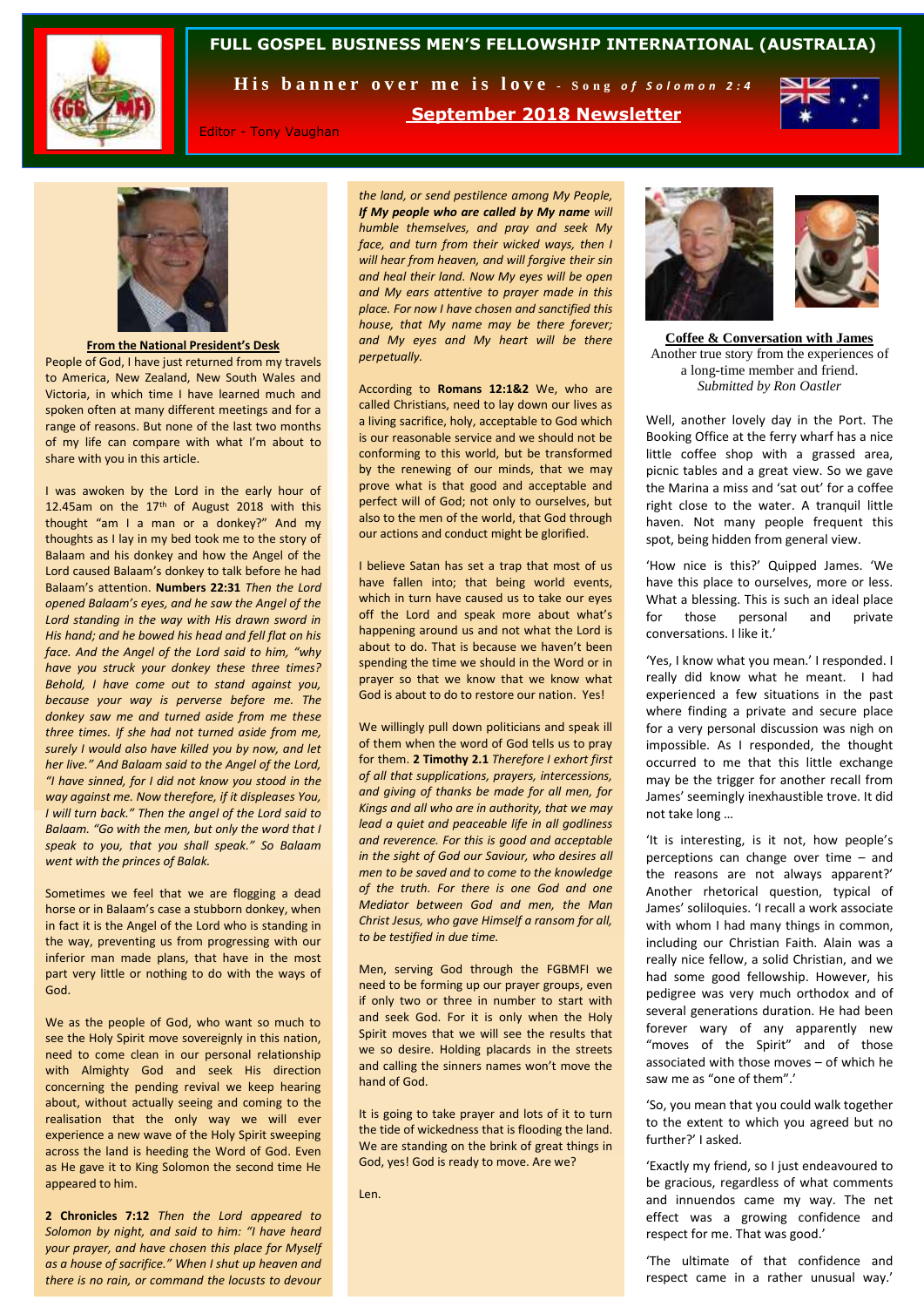

# **September 2018 Newsletter**

James stated. 'Alain had a colleague in his group, a highly qualified graduate from India, who was struggling with the complexity of his assignment due, in large measure, to personal problems. Having tried to encourage and support his colleague but to little avail, Alain phoned me and asked if I would meet with this colleague to help him in his struggle. This of course I agreed to do. That was good.'

James then described his encounter with Alain's colleague, with almost a ball-by-ball description of his meeting.

'Well' said James, 'after a short briefing from Alain I sensed that this meeting was going to be more than a "workplace counselling" session – rather, a personal, heart-to-heart interaction. So, I arranged to meet in the Staff Dining Room but then transitioned to the lovely outdoor eating area where we selected a small secluded table for our personal discussion. There Alain's colleague told of his job complexity, his performance concerns and the pressure under which he was working. I assured him that I understood how he felt about the job pressures and then gently questioned: "tell me about yourself my friend … what is happening in your life".'

'He opened his heart about the issues in his life, including struggles he was having in his marriage and family. This of course was a "circular" situation – the work situation affected the home situation which affected the work situation. While psychological counselling can certainly help folk in situations like this, what he really needed was a lifechanging experience with God - with, and through the Holy Spirit.'

Breathing a sigh of relief, James admitted 'We were blessed to be in the seclusion of the garden area and to have some flexibility with our time, as I shared with my friend the narrative of the eternal Gospel in detail.'

'Making sure that he understood that the fundamental issue for him was being right with God – being reconciled to Him by grace and through faith alone, in Christ alone – my friend committed his life to the Lord there and then, in the garden.'

'God's Word then became relevant to his work and family situation through such scriptures as: *"Do not be anxious about anything, but in everything by prayer and petition with thanksgivings let your requests be made known to God."* And again, God's voice: "*Fear not, for I am with you; be not dismayed, for I am your God; I will strengthen you, I will help you, I will uphold you with my righteous right hand."'*

'So, Alain was now able to shepherd his colleague as he began living a whole new life."



# **Brisbane Chapter News**

It certainly was an International Fellowship happening at the FGBMFI (Australia) Brisbane Chapter Testimonial Dinner on Saturday 25th August 2018 when a young University Student Elvis Okoffo from Ghana became a member of the Full Gospel Business Men's Fellowship (Australia) and was welcomed into the Chapter by President Michael Terranova and long-time member James Tatters.



Also we were privileged to have two guests from Nigeria with us. Professor Daniel Olorunfemi and his lovely wife Christie sang as he played the keyboard. They are returning home but we have invited them to be like the boomerang and come back again soon.



#### YES truly INTERNATIONAL at the BRISBANE CHAPTER.........

Doug and Pauline Gray showed some lovely photos taken at the World Convention in Las Vegas with 900 registrants, where Doug gave a great testimony of God guiding and leading him in his business life for 57 years, and their involvement in Youth for Christ (a few years ago now) and FGBMFI in the Toowoomba Chapter and beyond.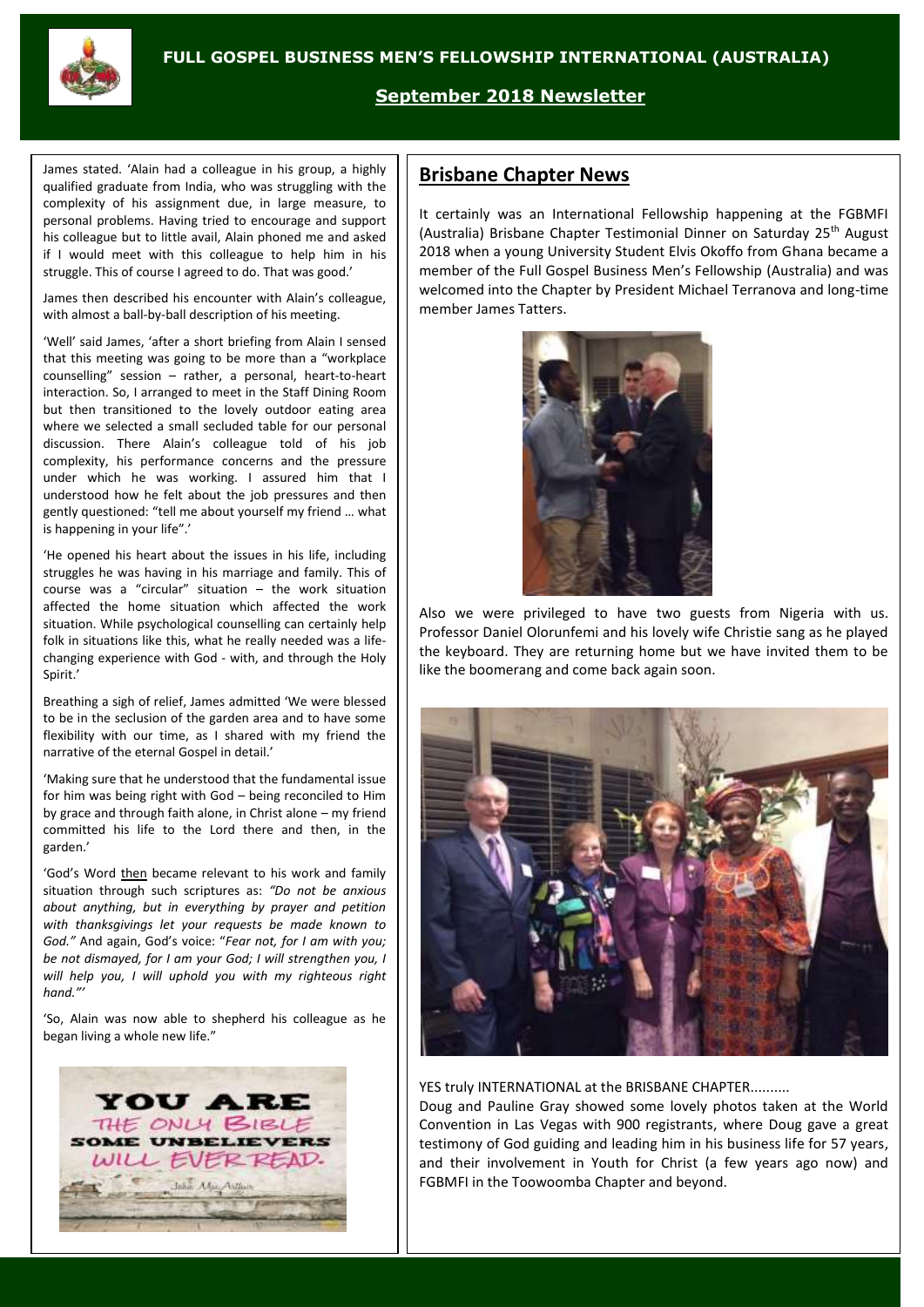## **September 2018 Newsletter**



#### **President's Report 2018 AGM - Hands to the Plough, Convention**

Well, may we all say, where did that year get to? It only seemed like a day or two ago that we were all in Redcliffe in Queensland, enjoying the 2017 convention, making plans and committing to do things to extend the Kingdom of God here in Australia. Here we are again, now in Albury/Wodonga doing it all over again, but I believe this year is our year to make a big difference, by advancing out from this convention into the four corners of the nation like never before. Yes! Inspiring the men of this great nation to come on-board, establishing new chapters and taking back the ground that was lost when the fellowship imploded.

I have been doing a bit of overseas travel of late, learning what caused the real problems over in America, putting this once great Holy Spirit-driven Fellowship on the back burner. When I left to attend the international AGM and World Convention in Las Vegas, I didn't know whether I was going to be bringing back a positive or negative report to this meeting, mainly because for the past two years I had this niggling feeling in my spirit that things weren't as they should be in the international office. The international office heads up the worldwide ministry of FGBMFI, as you all would be well aware.

To my absolute delight, I bring a very good and positive report of the new leadership team of godly men, aptly led by the new International President Mr Mario Garcia, who some of you would have met when he travelled around Queensland with Doug and Pauline Gray. I was invited to sit in on the International Directors' Meeting of the 47 countries represented by their appointed delegates. To be there in that room just watching and observing how the meeting progressed as Mario and his team negotiated their way through some of the toughest decisions, while making every aspect of the meeting transparent, left absolutely no doubt in the minds of all those attending that our Ministry and Fellowship is back in the hands of God-appointed and anointed men that are above reproach. Men drawn from different countries around the globe, all being leaders in the business and commerce world, but men bound together by a common cord and creed of service to their fellowman, good men of the highest calibre.

I also spoke at the New Zealand FGBMFI National Board Meeting, sharing what I had learned in America, encouraging them to re-affiliate with the International Office. Following that, I was the only speaker at their annual South Island Men's Camp, with men from all over New Zealand attending. All I can say about that was it was the best men's camp I have ever attended and that's not because I was the speaker, but because the Holy Spirit was ministering to me, as I was speaking to the men and praying on the altar calls as God met the needs of men. It was just the greatest time, God is good. Finally, I was taking to six cities, speaking every night and seeing signs and wonders following my ministry. Praise God for His grace.

We here in Australia have a lot to learn and a fair bit of catching up to do if we are going to be the dynamic market place ministry we all believe that God wants us to be. But we can glean from our brothers overseas, enriching our own ministries and seeing the power of God back in this nation, with signs and wonders as we share our testimonies and preach the Gospel that saves souls.

In closing, I would be remiss if I didn't thank the National Board for their hard work throughout the year; this organisation would not function without their dedication and commitment to the administration of the fellowship. We will all miss our outgoing National Secretary, Mr Ian and Mrs Sue Smith. They have been the backbone of the team and will be hard to replace. Let's make sure we send them off with our heartfelt thanks and blessings. Dan Wright has found it hard-going keeping up with the load that we called him to carry. He is a good man and the right man for the job, but is time-poor with his new role as an accountant in a major car sales company. Well done Dan, you are a champion and we take it on board that this could be your last year as National Treasurer. Thanks for the heads-up, it gives us time to find a new man before the next AGM. God bless you. Tony Vaughan has been just the best Vice President I could have hoped for, always being there with his good sound counsel and advice when and as needed. As you would all know, Tony moved to Rockhampton and is now starting a new FGBMFI chapter there. We need to pray for God to bless that chapter and make it prosper under Tony's leadership.

Alan Mackenzie, Chapter President for Adelaide North and National Director, has been working hard, looking after South Australia and bringing his years of wisdom and knowledge of all things FGBMFI to the table, helping to steer and steady the ship as we stand together on this journey of reconstruction of the fellowship. God bless you my friend. All chapter presidents and the hard workers that support them, we acknowledge you for all your labours of love. Keep on keeping on, the windows of heaven are about to open wide and your loads will be lightened by the new people coming in as a proof of your ministries. God bless you one and all.

This year might have been difficult, but if we didn't go through the hard times we would not appreciate the good times and yes the good times are there. All we have to do is stand up and say to God: "Dear Lord, use me. You died for me, I now lay down my life to serve You. Let me stand in the authority of your wonderful name and call the lost to repentance and salvation." **1 John 3:8** *He who sins is of the devil, for the devil has sinned from the beginning. For this purpose the Son of God was manifested, that He might destroy the works of the devil. This year, let's help to take the might of this scripture to apply to* someone's life so they can say Jesus has destroyed the works of the devil in their life. Amen.

Len

## *"His Banner Over Us is Love"*

#### **Membership**

Full Gospel Business Men's Fellowship International (Australia) is open to all men who wish to be part of this vibrant organisation, who have a heart to reach others and bring them into a relationship with Jesus Christ. You must read and understand our Doctrinal Statement and be willing to serve as a chapter member giving of your time and expertise.

Please return your completed membership application (along with our doctrinal statement) form our Membership Director, Daniel Wright - PO Box 129 Taigum Qld 4018. Telephone: 0404 004 946. Membership forms can be printed from our website: **fgbmfiaustralia.com**

Membership fees are \$100.00 per annum. To have an effective Fellowship we need all members to pay their dues to fund the ongoing expenses of the Fellowship as per the budget approved by the National Board. Being paid up members of the Fellowship is important and all personnel should hold their membership as significant and of value. Being members allows you to experience all the benefits that are associated with the organisation including being able to vote and have your say at the appropriate time. If you have no chapter in your area or it is not functioning your membership will be held as a National member. Those already in an active chapter will also be National Members and then chapter members. This way all members are included and not overlooked when information is being passed on.